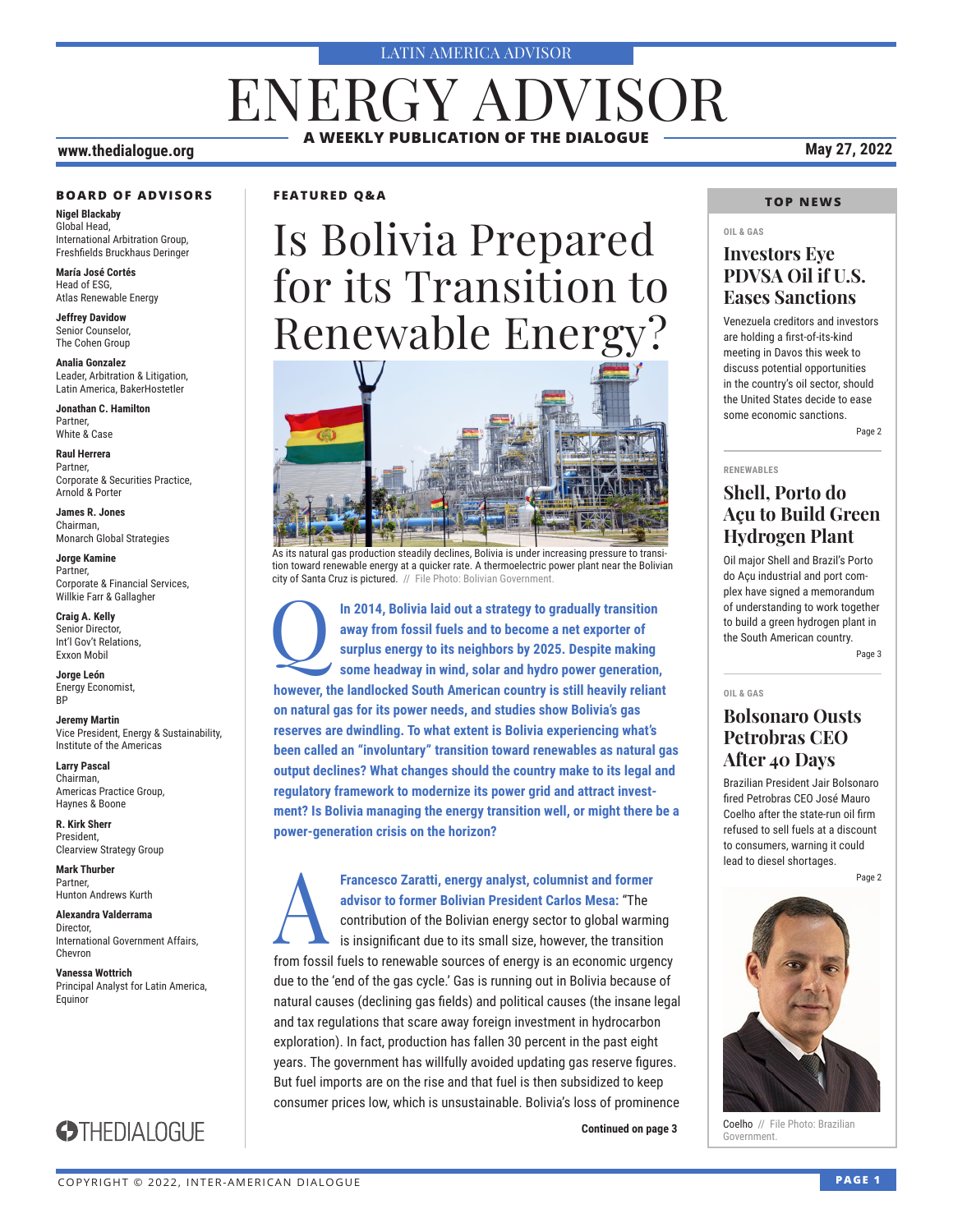### **OIL & GAS NEWS**

## Brazilian President Ousts Petrobras CEO After 40 Days in Job

Brazilian President Jair Bolsonaro on Monday fired the chief executive of state-run oil producer Petrobras after the company refused to sell fuels at a discount to consumers, warning it would lead to diesel shortages, Reuters reported. Bolsonaro also called for the election of a new board of directors. Brazil's Ministry of Mines and Energy released an official note late Monday night informing that José Mauro Ferreira Coelho, who took office 40 days ago, will be replaced by Caio Mário Paes de Andrade as president of the company, Agência Brasil reported. The note states that the country "is currently experiencing a challenging moment, due to the effects of the extreme volatility of hydrocarbons in international markets." According to the ministry, geopolitical factors have driven up the price of gasoline, diesel and energy components. "Working and contributing to a balanced scenario in the energy area is fundamental for the generation of value for the company, generating benefits for the whole society," the note added. Fuel prices are a politically charged issue in Brazil, which sought to manage its oil and gas reserves efficiently by pegging local consumer rates to international prices for oil, and this is an election year. Paes de Andrade has served in Bolsonaro's government as the Special Secretary for Debureaucratization, Management and Digital Government at the Ministry of Economy. His biography reflects no experience managing a state oil company, however, and minority shareholders have expressed concern that he does not have the industry experience required for the job, Folha de S.Paulo reported Tuesday. In the private sector, he has worked in the areas of information technology and real estate. In related news, Bolsonaro on Monday signed a decree that he says will create a national carbon market, although critics say the measure is too vague and fails to address deforestation in the Amazon, the Associated Press reported.

### Investors Eye PDVSA Oil Amid Prospect of U.S. Easing Sanctions

Venezuela creditors and investors are holding a first-of-its-kind meeting in Davos this week to discuss potential opportunities in the oil sector as hopes rise for an easing of U.S.-led sanctions on the Andean nation, Bloomberg News reported Sunday. London-based brokerage IlliquidX Ltd. and Canaima Capital Management are hosting the session on the sidelines of the World Economic Forum, with international oil company Shell cited among those expected to participate. The price of defaulted bonds issued by state oil company PDVSA rose last week as investors priced in optimism over potential changes to sanctions, according to data compiled by Bloomberg. Analysts say the United States has held out the prospect of easing restrictions as one of its strategies to encourage Venezuelan leader Nicolás Maduro to enter back into talks with opposition leaders over holding new elections. Analysts say another motive could be the surging global price of oil, which, along with decades of high inflation, has become a political liability for the administration of President Joe Biden. Meanwhile, oil production in Venezuela has gained strength in recent months after historic lows despite those sanctions.

## Iranian Repairs of Venezuela Refineries to Boost Oil Output

Officials from state-owned Iranian companies have begun repairs to Venezuela's long-neglected Paraguana and El Palito oil refineries in a bid to increase output at both facilities, Reuters reported Monday. The projects are part of the energy cooperation agreements signed between Venezuela and Iran earlier this month that deepen the relationship between the two U.S.-sanctioned nations. The repairs are a much-needed improvement to Venezuela's dilapidated oil infrastructure. Venezuela's Para-

#### **NEWS BRIEFS**

### **Chilean Lithium Firm SQM Reports 12-Fold Spike in Q1 Profit**

The Chilean lithium mining company SQM reported a near twelve-fold rise in quarterly profit, Reuters reported Wednesday. Profit for the first quarter of 2022 rose to \$796 million, while revenue nearly quadrupled to \$2.02 billion. The company reaped a windfall from the high price of lithium, a metal used in electric vehicle and cellphone batteries, according to the report. SQM's jump was also due to a 59 percent surge lithium sales.

### **Cosan Unit Acquires PetroChoice for \$479 Mn**

Brazilian energy conglomerate Cosan announced Tuesday that it has acquired the largest lubricants distributor in the United States for \$479 million. Cosan's subsidiary Moove will purchase Pennsylvania-based PetroChoice Lubrication Solutions from Golden Gate Capital. PetroChoice operates more than 50 distribution centers across 25 states. Moove is one of the largest producers and distributors of lubricants and base oils in Brazil and other countries in South America, as well as Europe.

### **Brazil's Auren Energia Starts Work on Two Wind Farms in Pernambuco**

São Paulo-based Auren Energia has started construction of two wind farms in the state of Pernambuco with an investment of more than \$80 million, Renewables Now reported Monday. The wind farms, which are scheduled to start operations in November, will be located in the municipalities of Araripina, Ouricuri and Santa Filomena. The company, which says it operates one of the largest installed capacities of renewable energy in Brazil, was created in 2017 from the integration of the energy assets of Votorantim and CPP Investments.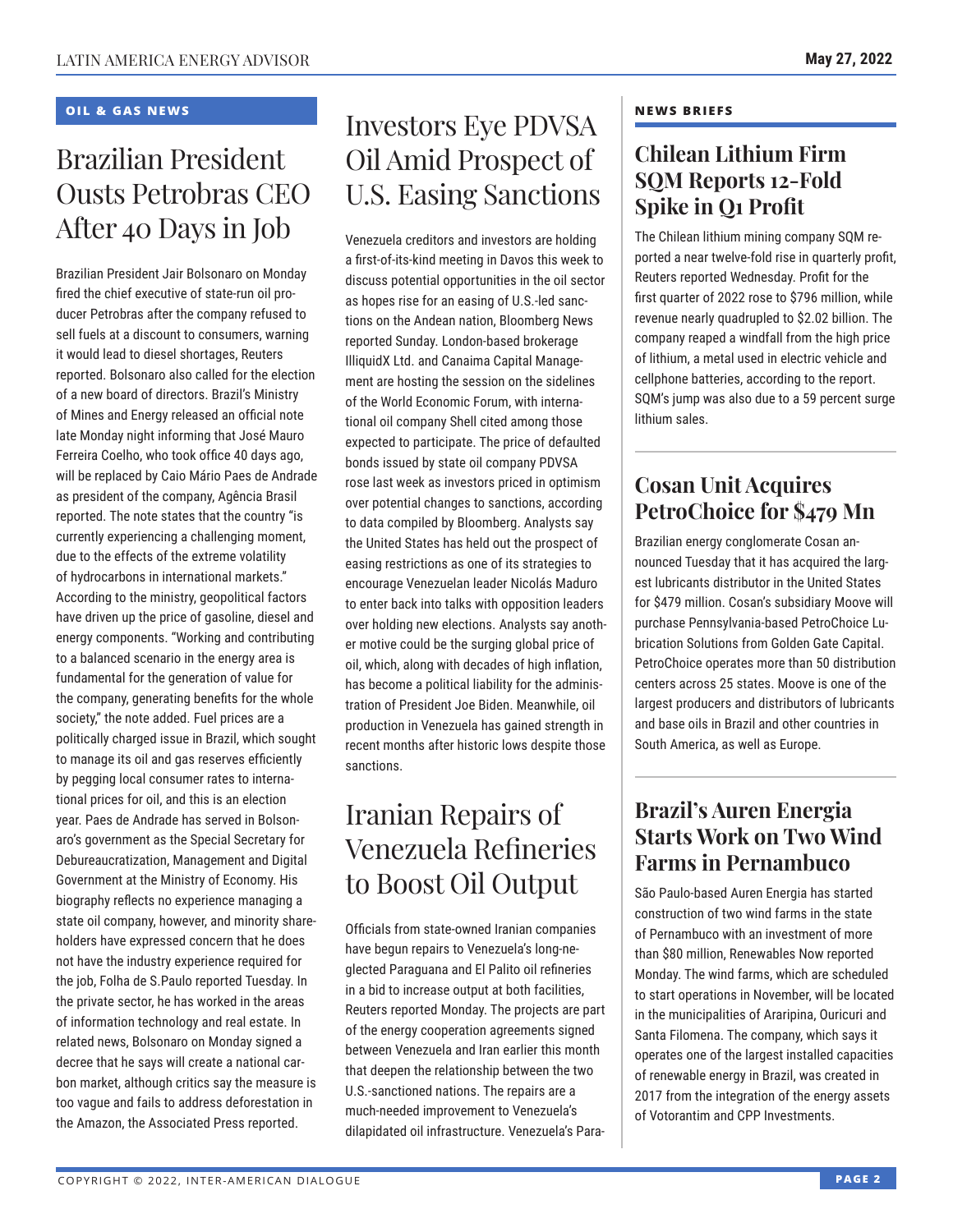guana oil refinery—which is among the world's largest—has been operating at just 17 percent capacity, Reuters reported. On May 3, Venezuelan leader Nicolás Maduro and Iran's Petroleum Minister Javad Owji agreed to work together to dilute Venezuela's heavy crude oil, and make it export-ready for foreign oil markets where U.S. sanctions are not stringently enforced. Iran's National Oil Refining and Distribution Company was part of the delegation that signed a \$116 million deal with Venezuela's PDVSA to also repair and expand its El Palito refinery, according to the wire service. As part of the energy cooperation pact made earlier this month, Iran has supplied the Maduro regime with oil and diluents necessary for making its crude oil export ready, according to Reuters. The energy pact with the Middle Eastern country could complicate U.S. overtures with Venezuela to lift some economic sanctions in exchange for the sale of oil and other conditions. [Editor's note: See the related **[Q&A](https://www.thedialogue.org/wp-content/uploads/2022/05/LEA220520.pdf)** in the May 20 edition of the Energy Advisor.]

### **RENEWABLES NEWS**

## Shell, Porto do Açu to Build Plant for Green Hydrogen in Brazil

Oil major Shell and Brazil's Porto do Açu industrial and port complex have signed a memorandum of understanding (MOU) to work together to build a green hydrogen plant in the country, Reuters reported last week. The entities will invest in the construction of a 10-megawatt green hydrogen plant at Açu's facility in Brazil's Rio de Janeiro state, according to the terms of the MOU seen by Reuters. The massive industrial complex and port is owned by Prumo Logistica, which is controlled by U.S. private equity firm EIG Global Energy Partners, according to the wire service. The green hydrogen plant, which is to be completed by 2025, is to produce a zero-carbon fuel made by using water that is split into hydrogen and oxygen. The fuel has increasingly been promoted as a viable alternative fuel for industries that rely

#### **FEATURED Q&A / Continued from page 1**

in the regional gas market is an incontrovertible reality. In response to the crisis, the government has chosen to increase supply by betting on biofuels, which, at the end of the day will do little to mitigate the coming energy shortage. The alternative is to reduce the demand for fossil fuels by inverting the electricity generation ratio (currently 60 percent of electricity is generated by fossil fuel and 40 percent by renewable energy) and executing an aggressive power generation plan with the abundant renewable resources that Bolivia possesses, mainly solar and hydro. The government should also encourage investment in electric vehicles by providing financial incentives, and, last but not least, improving the business climate to attract investment in the energy sector—both foreign and domestic. Unfortunately, there is still no energy transition plan in Bolivia that gives certainty to investors, which is essential at this stage of Bolivia's energy transition."

Miguel Fernández Fuentes,<br>
director of the sustainable<br>
energy NGO Energética: "Fossil<br>
fuels cover just over 90 percent<br>
of the summaristately percent and and **director of the sustainable energy NGO Energética:** "Fossil of the country's total energy demand, and the decline of natural gas production is putting pressure on Bolivia to transition to renewable energy at a quicker rate. Despite this trend, an energy crisis is unlikely under any scenario. Energy transition is already a part of the official discourse among energy sector authorities. Some encouraging signs come from two government decrees, one that promotes distributed power generation, and another that promotes investment in electric public transportation vehicles. Bolivia has outlined its commitments under the Paris Agreement on climate change and its goals for the energy sector, but in my opinion, they don't go far enough. Climate change action and a transition to renewables is one in the same, and both would be advanced if the government did more to encourage investment, such as relaxing regulations, providing financing and clarifying

regulations in relation to CO2 emissions. To achieve an orderly and effective energy transition, it is important to put in place a legal framework, incorporating the goal of carbon neutrality for the energy sector by 2050—and this should influence long-term energy planning. Another important aspect in the transition will be the maintenance and modernization of energy grid infrastructure and its modernization so that power generation won't be interrupted by the phasing out of fossil fuels. Finally, there is an underlying problem, and that is Bolivia's fiscal deficit. The Bolivian economy is heavily dependent on hydrocarbon export revenues. As these revenues drop with the decline of natural gas production, the question must be asked: what can Bolivia do to replace this source of income? It isn't clear how the country will cover the costs associated with transitioning to renewables. This is perhaps the most pressing challenge facing Bolivia—achieving the energy transition while maintaining economic stability."

### A**Jeremy Martin, vice president of energy and sustainability at the Institute of the Americas:**

"Bolivia, like many countries in South America, has a low-carbon power generation footprint thanks to legacy hydroelectricity generation. Increased deployment of natural gas in the electricity mix over the last two decades has also allowed the country to meet demand growth with domestic resources. Alas, in terms of the primary energy matrix, Bolivia has not been as successful in reducing the role and usage of oil, primarily for transport. Meanwhile, despite concerns around diminishing natural gas reserves, the amounts required for power generation can be met. The ability to meet regional integration commitments and to continue to export significant quantities of natural gas to Brazil and Argentina are very different questions and ones that merit attention by policymakers. Current upstream policies and regulations do not appear adequate to reverse **Continued on page 6**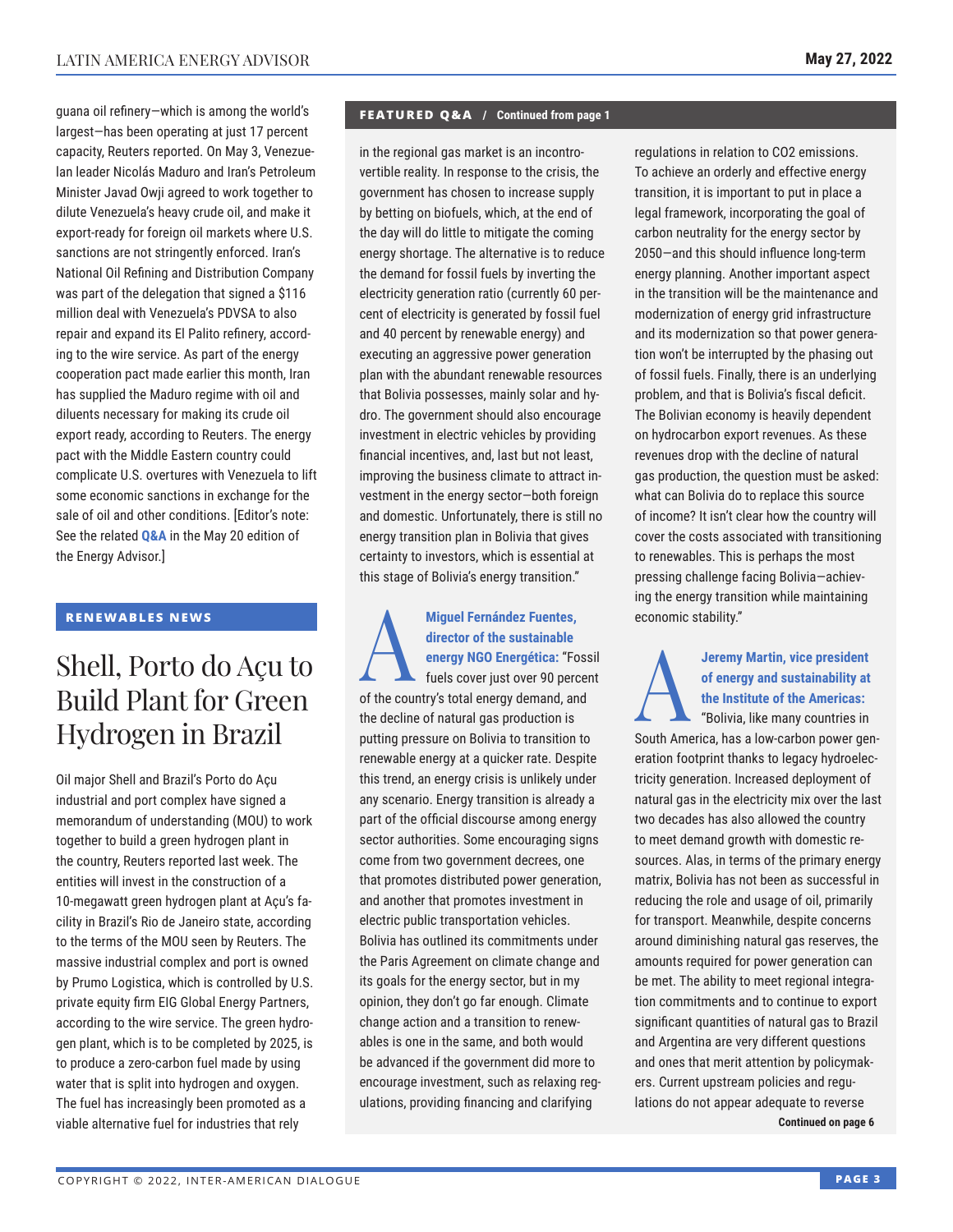heavily on fossil fuels, Reuters reported. The plant will be built and expanded upon to add to its megawattage production capacity, and it will require an initial investment of between \$20 million and \$40 million, with the goal of producing 100 megawatts by 2029, Reuters reported. By creating a supply of green hydrogen in Brazil, Shell and Açu have said they hope to generate demand for the fuel in a green energy market that is still in its infancy. "The idea is to test the market for green hydrogen in Brazil," said Mauro Andrade, executive director of business development at Prumo, Reuters reported. "We want to test off-takers outside of Brazil as well. Everyone talks about green hydrogen, but in the market today the number of off-takers is still limited." [Editor's Note: See related **[Q&A](https://www.thedialogue.org/wp-content/uploads/2021/06/LEA210618.pdf)** in the June 18, 2021 edition of the weekly Energy Advisor.]

### **POLITICAL NEWS**

## Boat Carrying More Than 800 Haitians Rescued in Cuba

A cramped boat carrying more than 800 Haitians trying to reach the United States wound up on the coast of central Cuba, the Associated Press reported Tuesday. The group, which had been abandoned by the vessel's captain with little food and water after he took their cell phones, arrived at Villa Blanca, a town east of Havana. Now being housed at a tourist campground by the Red Cross, the group reportedly includes 70 children and 97 women. One Haitian refugee said their journey started months ago, and that 15 people "threw themselves into the sea because they couldn't stand hunger," according to the report. The United States and other nations have reported intercepting boats carrying well over 100 Haitians in recent months, but a total of 800 migrants on a single vessel appeared to be unprecedented. Lack of jobs, food scarcity and a spike in gang-related violence and kidnappings in Haiti has prompted thousands of Haitians to flee their country. [Editor's note: See related **[Q&A](https://www.thedialogue.org/wp-content/uploads/2022/05/LAA220517.pdf)** in the May 17 edition of the daily Latin America Advisor.]

## **IN FOCUS**

## Petro Leads Polls Ahead of Colombia's First Round, Rivals Vie for Spot in Runoff

### **By Mark Kennedy**

BOGOTÁ—Just days ahead of Colombia's presidential election on Sunday, polls show leftist senator and former M-19 guerrilla Gustavo Petro with a double-digit lead over his closest rival. In a crowded field, only Petro, center-right former Medellín Mayor Federico "Fico" Gutiérrez and independent populist Rodolfo Hernández are polling in the double digits.

Recent polls show that Petro's lead has remained a steady 12 to 15 percentage points ahead of Gutiérrez. Pollster Invamer released a survey May 19 showing Petro with 40.6 percent support, down three percentage points from an April 22 poll, while Gutiérrez



**Petro** // File Photo: Petro campaig

had 27.1 percent support, up about half a percentage point from April. Hernández's support jumped to 20.9 percent in the latest survey, up from 13.9 percent in the April poll.

But undecided voters still could play a big role. One recent opinion poll revealed that 14 percent of eligible voters remain uncommitted to a candidate. The candidate who can tap into that rich pool of votes could secure a place in the second-round runoff election.

Among Petro's opponents, it's a contest for second place, and Petro does not have the more than 50-percent support needed to win the presidency in the first round, meaning that a runoff on June 19 is all but assured.

"This is a race for second place, as Petro

is leading by such a wide margin that the only interesting race at this point is between the second and third place candidates in the first round," Sergio Guzmán, director of consultancy firm Colombia Risk Analysis, told the Latin America Advisor.

Among the problems that Colombia's next president will have to tackle are rampant corruption, persistent poverty and hunger,

> as well as street crime in the cities, illegal armed groups at war with each other in the countryside and a labor market where roughly 40 percent work in the informal sector.

As in previous elections, candidates have rallied their supporters

to worry less about issues and more about the implications if the opposing side wins.

At its core, what is being presented to Colombian voters is a choice between change and continuity. "This election in particular will be defined by those who fear a left-leaning government and those who ask for change and fear the continuity of another center-right government," said Silvana Amaya, a senior analyst for the Americas at Control Risks.

If Petro and Gutiérrez emerge as the top vote-getters in the first round on Sunday, Colombia could elect its first left-wing president in next month's runoff, Guzmán told the Advisor. Against Gutiérrez, "Petro wins, I think quite handily," he said.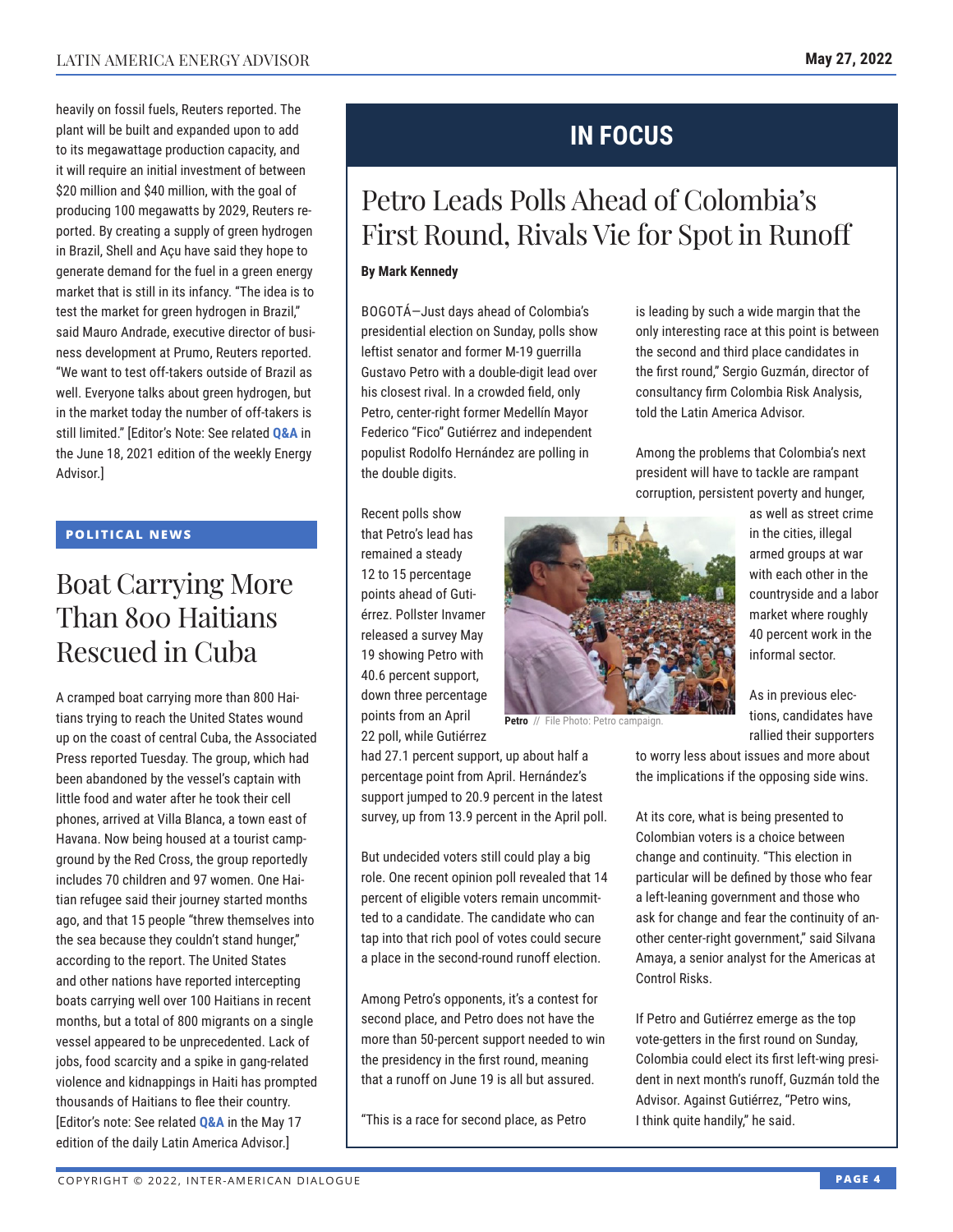### **NEWS BRIEFS**

### **Corrupt Acts in Mexico Cost Citizens Affected \$452 Million in 2021**

Corruption in Mexico costs the average person affected some 3,000 pesos (\$150), according to a survey published by state statistics agency INEGI, El Universal reported Tuesday. The total cost of corruption last year reached \$452 million. The survey includes only corrupt activities related to the daily life of households and not corrupt activities of companies or between public servants. Corruption for people in contact with public security authorities had the greatest weight in the survey.

### **Argentine Judge Declares State Responsible for Indigenous Massacre**

In what has been described as an "historic ruling," a judge in the Chaco Province of Argentina last week ruled that the state was responsible for the killing of more than 400 Indigenous people on a reservation almost a century ago, the Buenos Aires Times reported. In the Napalpí Massacre of 1924, the state committed "crimes against humanity" and the "genocide of Indigenous peoples," the judge ruled, adding that the event led to the loss of Napalpí language and culture.

### **El Salvador Congress Extends Emergency Decree on Gangs**

El Salvador's Congress on Wednesday granted a request by President Nayib Bukele for a second extension of the country's anti-gang emergency decree, the Associated Press reported. The vote extends for 30 more days the state of emergency that critics say has swept up innocent people, although polls suggest the emergency decree has strong support among Salvadoran citizens. Since an outbreak of killings in March, authorities have apprehended some 34,500 suspected gang members.

## Police Operation in Rio de Janeiro Leaves 22 Dead

A police operation in a Rio de Janeiro favela left 22 people dead on Tuesday, making it the third deadliest police action in the city's recent history, Folha de S.Paulo reported. Brazilian President Jair Bolsonaro praised police for their work in the Vila Cruzeiro neighborhood, according to the report. A police statement issued the morning of the incident said that officers were fired on while preparing their incursion and that one resident had been shot and killed on site. Local media reported that person was a 41-year-old woman hit by a stray bullet, the Associated Press reported. The operation was conducted jointly by the military police and federal highway police, who seized 16 vehicles and 13 automatic rifles, as well as pistols and grenades, authorities said. Earlier this year, Brazil's Supreme Court established a series of conditions for police to conduct raids in Rio's favelas as a means to reduce police killings and violations of human rights. On Tuesday, Rio state public prosecutors said in a statement they had opened a criminal investigation on the incident, giving military police 10 days to provide details about the operation. [Editor's note: See related **Q&A** in the Feb. 14 issue of the Advisor.]

### **ECONOMIC NEWS**

## Brazil: Prices in May Rise Most Since 2016

Consumer prices in Brazil rose more than economists expected in May, according to data released Tuesday from state statistics agency IBGE. The closely followed IPCA-15 index in May was 0.59 percent, the biggest change for the month of May since 2016. Moreover, the May data marks the biggest variation accumulated in the previous 12 months since November 2003. Eight of the nine groups of products and services surveyed by IBGE were

up in May, with the exception being housing. The biggest increase in inflation came from the health and personal care sector. Services inflation also spiked higher than analysts expected. "Inflation is now not only very high but also highly disseminated," Goldman Sachs economist Alberto Ramos told clients in a research note Tuesday. To calculate the IPCA-15, IBGE collected pricing data in major cities from April 14 to May 13, and compared it with those in effect from March 17 to April 13. Facing a tough election in October, Brazilian President Jair Bolsonaro announced a plan in March to provide \$32 billion of economic stimulus this year through a program known as the "Income and Opportunity Program." The initiative includes early payment of pension checks, the expansion of payroll-deductible loans and a new microcredit program. However, critics said the package is ill timed and poorly organized in terms of targeting those struggling most with rising prices, Leandro Ferreira, head of the Brazilian Basic Income Network, told the Advisor in a **Q&A** published March 29.

## USTR Files Third Labor Complaint Against Mexico

The United States last week submitted its third labor complaint to Mexico under the United States-Mexico-Canada Agreement, or USMCA, Reuters reported. The case involves the rights of workers at a Panasonic auto parts factory. Mexico's Economy Minister Tatiana Clouthier received a letter from U.S. Trade Representative Katherine Tai, which cited concerns about whether workers at the unit of the Japanese conglomerate were being denied rights to collective bargaining and free association. If authorities find that the rights are not being respected, then Mexico could be in breach of the USMCA free trade agreement, the wire service reported. Tai said in a statement that when "concerns arise, we will work swiftly to stand up for workers on both sides of the border." The Mexican Economy Ministry confirmed the receipt of Tai's request, and said that it would consult with its Labor Ministry before responding.